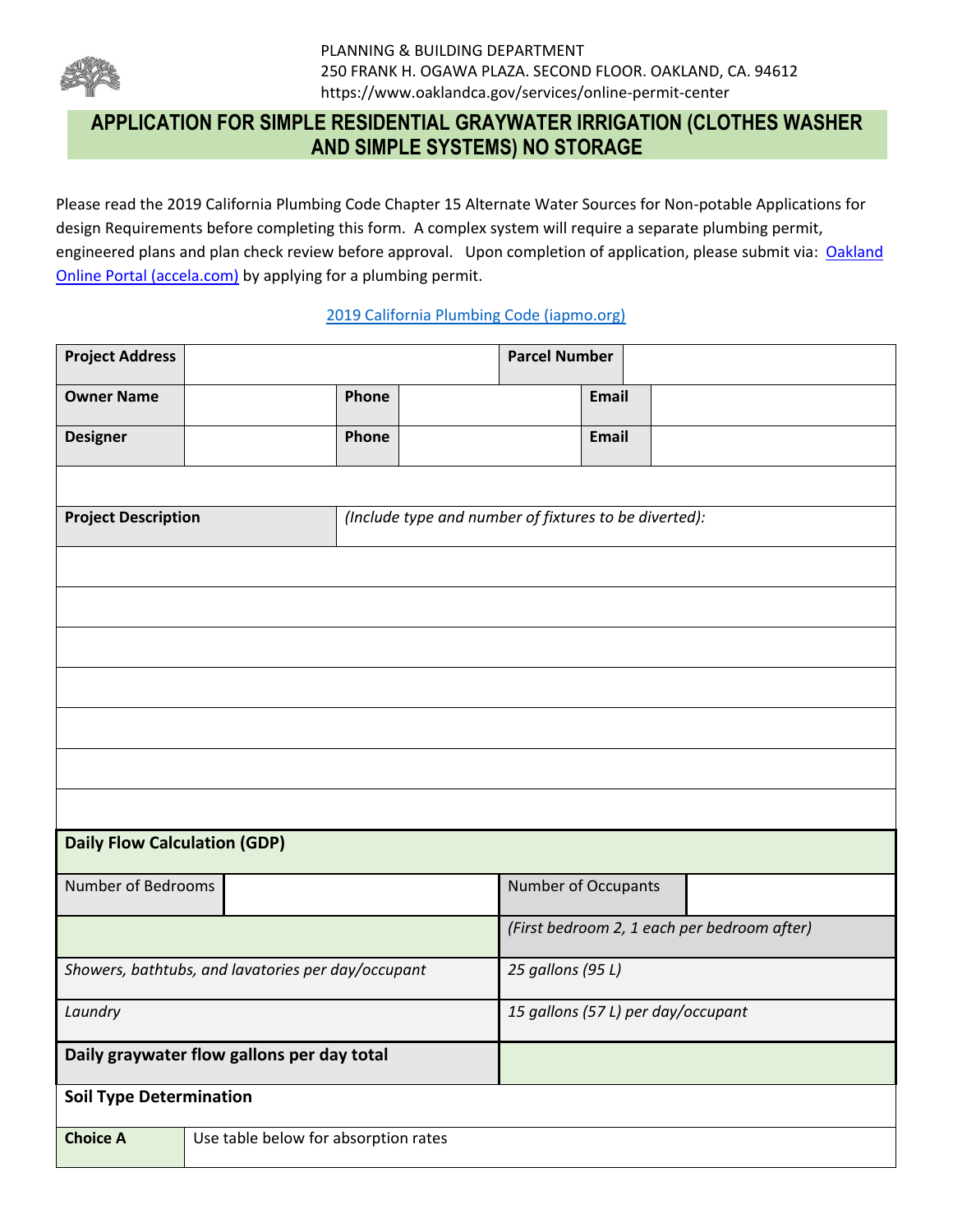

| Minimum irrigation field:                       |                                                                                                                                             |                                                                                                                                         | Divide total GPD by the number in the column of Table 1502.10 of your soil type.                             |  |
|-------------------------------------------------|---------------------------------------------------------------------------------------------------------------------------------------------|-----------------------------------------------------------------------------------------------------------------------------------------|--------------------------------------------------------------------------------------------------------------|--|
|                                                 |                                                                                                                                             |                                                                                                                                         |                                                                                                              |  |
|                                                 | TABLE 1502.10 DESIGN OF SIX TYPICAL SOILS                                                                                                   |                                                                                                                                         |                                                                                                              |  |
| TYPE OF SOIL                                    | MINIMUM SQUARE<br><b>FEET OF IRRIGATION</b><br>OR LEACHING AREA<br>PER 100 GALLONS<br>OF ESTIMATED<br><b>GRAYWATER</b><br>DISCHARGE PER DAY | MAXIMUM<br><b>ABSORPTION</b><br><b>CAPACITY IN GALLONS</b><br>PER SQUARE FOOT OF<br>IRRIGATION/LEACHING<br>AREA FOR A 24-HOUR<br>PERIOD |                                                                                                              |  |
| Coarse sand or<br>gravel                        | 20                                                                                                                                          | $5.0$                                                                                                                                   |                                                                                                              |  |
| Fine sand                                       | 25                                                                                                                                          | 4.0                                                                                                                                     |                                                                                                              |  |
| Sandy loam                                      | 40                                                                                                                                          | 2.5                                                                                                                                     |                                                                                                              |  |
| Sandy clay                                      | 60                                                                                                                                          | 1.7                                                                                                                                     |                                                                                                              |  |
| Clay with<br>considerable<br>sand or gravel     | 90                                                                                                                                          | 1.1                                                                                                                                     |                                                                                                              |  |
| Clay with small<br>amounts of<br>sand or gravel | 120                                                                                                                                         | 0.8                                                                                                                                     |                                                                                                              |  |
|                                                 |                                                                                                                                             |                                                                                                                                         |                                                                                                              |  |
|                                                 |                                                                                                                                             |                                                                                                                                         | Example: 100 gallon/day of graywater in fine sand soil would need 100/4.0= 25 square feet of irrigation area |  |
|                                                 |                                                                                                                                             |                                                                                                                                         |                                                                                                              |  |
|                                                 |                                                                                                                                             | Minimum irrigation field size needed based on soil type:                                                                                |                                                                                                              |  |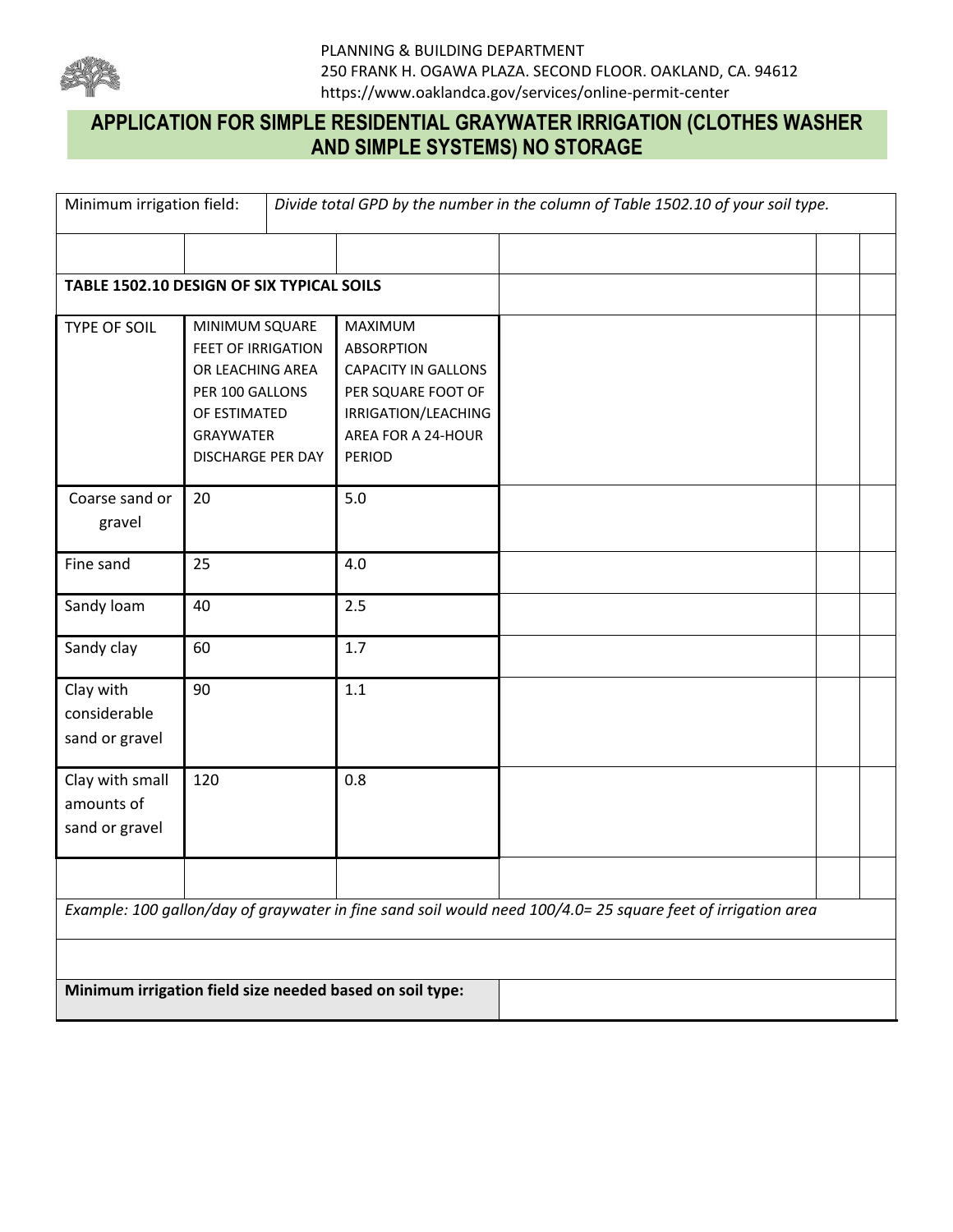

| <b>Choice B</b> |                                                                         | Soil Test. Gray water system shall be installed only in the area and depth that was tested.                                                                                                                                                                                                                                                                                     |  |  |  |  |  |  |  |  |  |
|-----------------|-------------------------------------------------------------------------|---------------------------------------------------------------------------------------------------------------------------------------------------------------------------------------------------------------------------------------------------------------------------------------------------------------------------------------------------------------------------------|--|--|--|--|--|--|--|--|--|
|                 | Soil type: (Per Laboratory Soil Test)                                   |                                                                                                                                                                                                                                                                                                                                                                                 |  |  |  |  |  |  |  |  |  |
|                 | Minimum irrigation field size needed based on soil type:                |                                                                                                                                                                                                                                                                                                                                                                                 |  |  |  |  |  |  |  |  |  |
|                 |                                                                         |                                                                                                                                                                                                                                                                                                                                                                                 |  |  |  |  |  |  |  |  |  |
|                 |                                                                         | I certify that I have the homeowner's manual for this system, that I have read it, and that I will maintain the system as<br>outlined in the manual. I understand that if there is a complaint investigation that verifies a violation of the applicable<br>standards, improper use of the system, or not performing the necessary maintenance, that I will be held responsible |  |  |  |  |  |  |  |  |  |
|                 | for any fines or costs resulting from the investigation.                |                                                                                                                                                                                                                                                                                                                                                                                 |  |  |  |  |  |  |  |  |  |
| Owner Signature |                                                                         |                                                                                                                                                                                                                                                                                                                                                                                 |  |  |  |  |  |  |  |  |  |
|                 |                                                                         |                                                                                                                                                                                                                                                                                                                                                                                 |  |  |  |  |  |  |  |  |  |
|                 |                                                                         |                                                                                                                                                                                                                                                                                                                                                                                 |  |  |  |  |  |  |  |  |  |
|                 | <b>Maintenance and Inspection 1501.5</b>                                |                                                                                                                                                                                                                                                                                                                                                                                 |  |  |  |  |  |  |  |  |  |
|                 | Inspect and clean filters and screens<br>and replace (where necessary). | In accordance with manufacturer's instructions, and/or the Authority Having<br>Jurisdiction, or every 3 months                                                                                                                                                                                                                                                                  |  |  |  |  |  |  |  |  |  |
|                 | Inspect caution labels and marking.                                     | In accordance with manufacturer's instructions, and/or the Authority Having<br>Jurisdiction, or after installation and every 12 months thereafter.                                                                                                                                                                                                                              |  |  |  |  |  |  |  |  |  |
|                 | Inspect and maintain mulch basins<br>for gray water irrigation systems. | As needed to maintain mulch depth and prevent ponding and runoff.                                                                                                                                                                                                                                                                                                               |  |  |  |  |  |  |  |  |  |
|                 |                                                                         |                                                                                                                                                                                                                                                                                                                                                                                 |  |  |  |  |  |  |  |  |  |
|                 | <b>Owner' Manual Requirements 1501.6</b>                                |                                                                                                                                                                                                                                                                                                                                                                                 |  |  |  |  |  |  |  |  |  |
|                 |                                                                         | An operation and maintenance manual for gray water and on-site treated non-potable water systems required to have<br>a permit in accordance with Section 1501.3 and Section 1504.2 shall be supplied to the building owner by the system<br>designer or installer. The operating and maintenance manual shall include the following:                                            |  |  |  |  |  |  |  |  |  |
| $\mathbf{1}$    |                                                                         | Diagram(s) of the entire system and the location of system components.                                                                                                                                                                                                                                                                                                          |  |  |  |  |  |  |  |  |  |
| $\overline{2}$  | Instructions on operating and maintaining the system.                   |                                                                                                                                                                                                                                                                                                                                                                                 |  |  |  |  |  |  |  |  |  |
| 3               |                                                                         | Instructions on maintaining the water quality for on-site treated non-potable water systems.                                                                                                                                                                                                                                                                                    |  |  |  |  |  |  |  |  |  |
| 4               |                                                                         | Details on startup, shutdown, and deactivating the system for maintenance or repair.                                                                                                                                                                                                                                                                                            |  |  |  |  |  |  |  |  |  |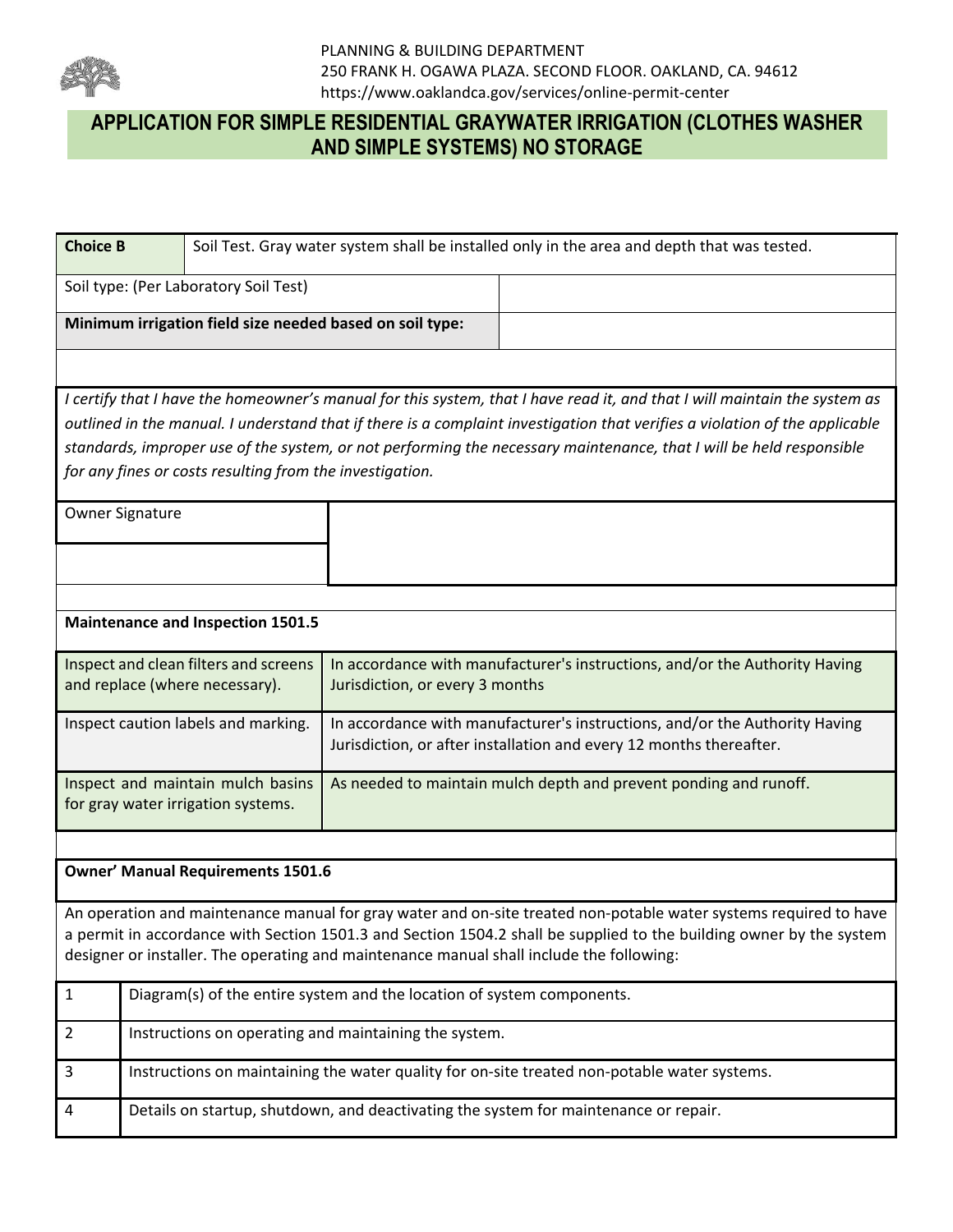

| $\overline{\mathbf{5}}$ | Applicable testing, inspection, and maintenance frequencies in accordance with Section 1501.5.                                                                                                                                                  |
|-------------------------|-------------------------------------------------------------------------------------------------------------------------------------------------------------------------------------------------------------------------------------------------|
| $\boldsymbol{6}$        | A method of contacting the installer and/or manufacturer(s).                                                                                                                                                                                    |
| $\overline{7}$          | Directions to owner/occupant that the manual shall remain on the building during the life of the structure.                                                                                                                                     |
|                         | Sample Plot Plan of Gray Water System<br>lo<br>١<br>$\mathbf{r}$<br>with<br>Trees<br>N<br>basins<br>mulch<br>66<br>BATHROOM<br>HOUSE<br>Ľ<br>$\frac{P_{copy}}{-}$<br>ı<br>≿<br>٠<br><b>DRIVE WA</b><br>٠<br>L<br>л<br>۰.<br><b>STREET</b><br>MY |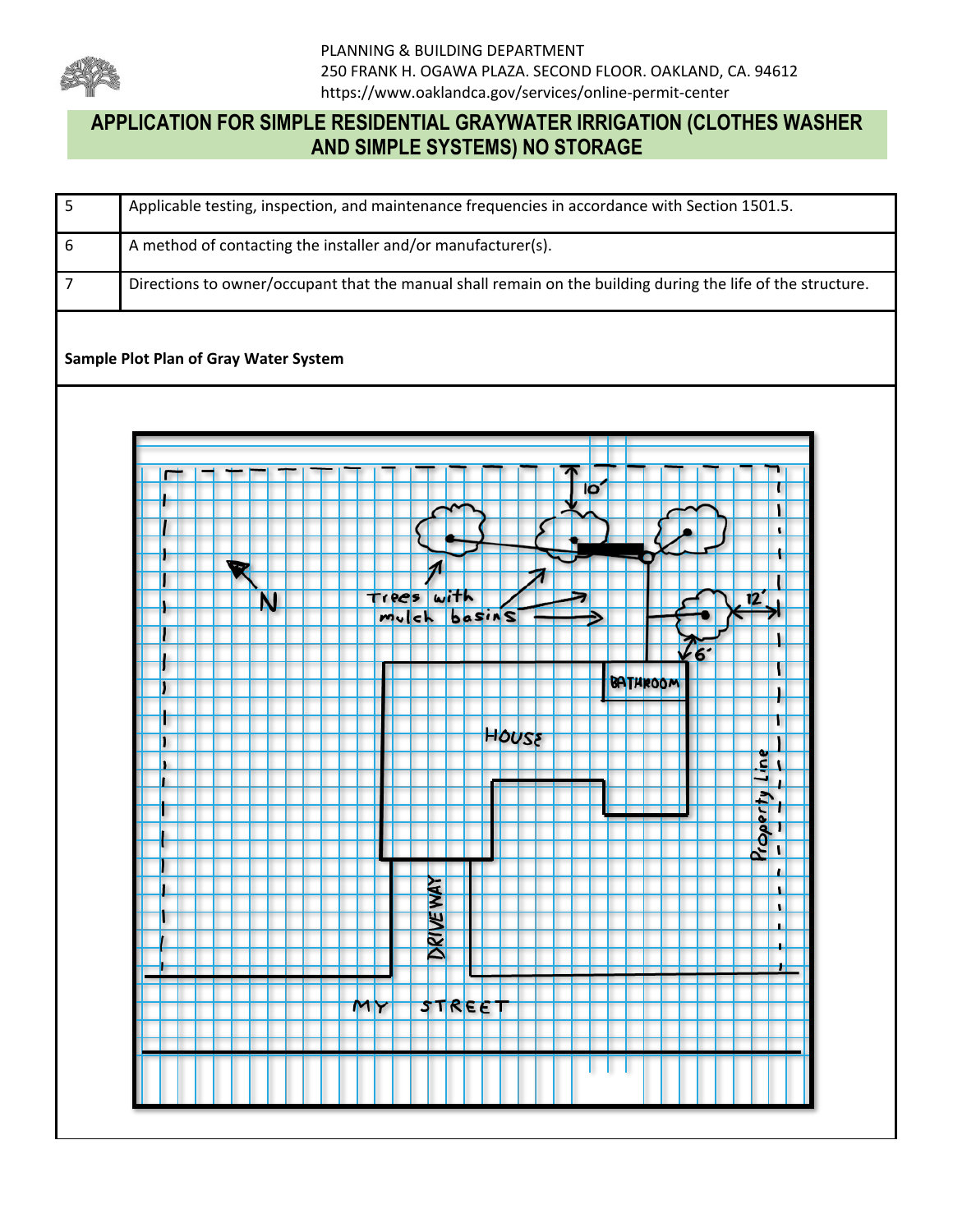

| Setback distance for greywater irrigation systems (Table 1502.4) |                |
|------------------------------------------------------------------|----------------|
| MINIMUM HORIZONTAL DISTANCEIN CLEAR REQUIRED FROM                | Disposal Field |
| <b>Building structures:</b>                                      | 5 ft.          |
| Property line:                                                   | 5 ft.          |
| <b>Streams and lakes:</b>                                        | 100 ft.        |
| Onsite domestic water service line:                              | $0$ ft.        |
| Pressurized public water main:                                   | 10 ft          |

### **Sample Plot or Site Plan**

Using the graph below, indicate where on the property the graywater will be used (see sample site plan on the previous page). Indicate setbacks to property lines, house and other structures, drainage ways, 30% slopes, and drinking water lines. Show street frontage and your driveway.